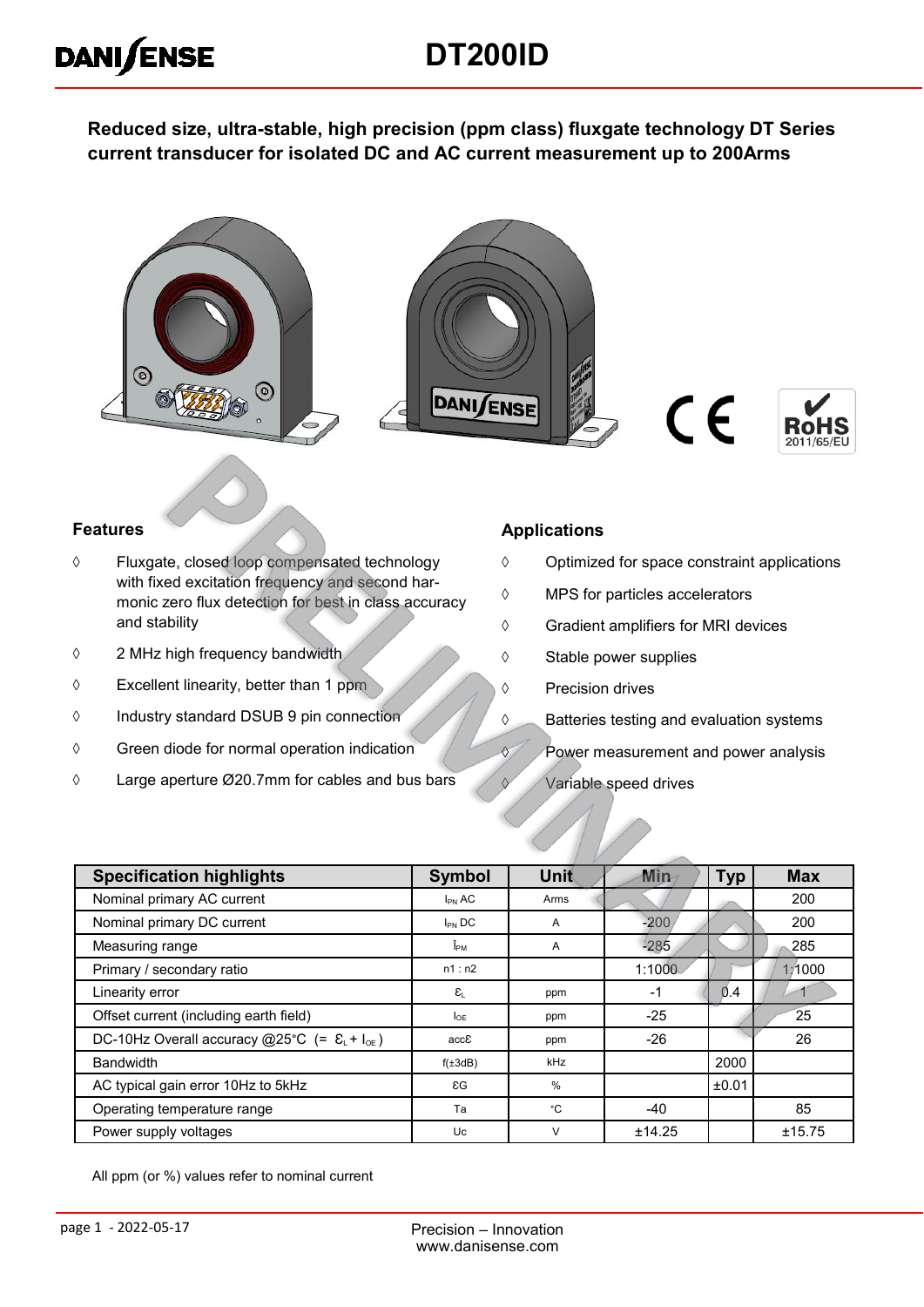

# **DT200ID**

#### **Electrical specifications at Ta=23°C, supply voltage = ± 15V unless otherwise stated**

| <b>Parameter</b>                                       | <b>Symbol</b>               | Unit            | Min            | Typ.           | <b>Max</b>            | <b>Comment</b>                                                  |
|--------------------------------------------------------|-----------------------------|-----------------|----------------|----------------|-----------------------|-----------------------------------------------------------------|
| Nominal primary AC current                             | $I_{PN}$ AC                 | Arms            |                |                | 200                   | Refer to fig. 1 & 2 for derating                                |
| Nominal primary DC current                             | $I_{PN}$ DC                 | Α               | $-200$         |                | 200                   | Refer to fig. 1 for derating                                    |
| Measuring range                                        | $I_{PM}$                    | Α               | $-285$         |                | 285                   | Refer to fig. 1 & 2 for derating                                |
| Overload capacity                                      | $\mathbf{\hat{I}}_{OL}$     | Α               | $-1000$        |                | 1000                  | Non-measured, 100ms                                             |
| Nominal secondary current                              | $I_{SN}$                    | mA              | $-200$         |                | 200                   | At nominal primary DC current                                   |
| Primary / secondary ratio                              |                             |                 | 1:1000         |                | 1:1000                |                                                                 |
| Measuring resistance                                   | $R_M$                       | Ω               | $\mathbf 0$    |                | 5                     | Refer to fig. 1 for details                                     |
| Linearity error                                        | $\epsilon_{\text{\tiny L}}$ | ppm             | $-1$           | 0.4            | $\mathbf{1}$          | ppm refers to nominal current                                   |
|                                                        |                             | μA              | $-0.2$         | 0.08           | 0.2                   | µA refers to secondary current                                  |
| Offset current                                         | $I_{OE}$                    | ppm<br>μA       | $-25$<br>$-5$  |                | 25<br>$\overline{5}$  | ppm refers to nominal current<br>µA refers to secondary current |
| DC-10Hz Overall accuracy @25°C (= &L<br>$+IOE$ )       | accE                        | ppm             | $-26$          |                | 26                    | ppm refers to nominal DC current                                |
| Offset temperature coefficient                         | $TC_{IOE}$                  | ppm/K           | $-0.2$         | 0.1            | 0.2                   | ppm refers to nominal current                                   |
|                                                        |                             | µA/K            | $-0.04$        | 0.02           | 0.04                  | µA refers to secondary current                                  |
| <b>Bandwidth</b>                                       | $f(\pm 3dB)$                | kHz             |                | 2000           |                       | Small signal, graphs figure 3                                   |
| 10Hz-5kHz<br>Amplitude error<br>5kHz-100kHz            |                             |                 |                | 0.01%<br>$1\%$ |                       |                                                                 |
| 100kHz - 1000kHz                                       | εG                          | %               |                | 10%            |                       | % refers to nominal current                                     |
| 1000kHz - 2000kHz                                      |                             |                 |                | 30%            |                       |                                                                 |
| Phase shift<br>10Hz-5kHz                               |                             |                 |                | $0.01^{\circ}$ |                       |                                                                 |
| 5kHz-100kHz                                            |                             | $\circ$         |                | $0.5^{\circ}$  |                       |                                                                 |
| 100kHz - 1000kHz                                       | θ                           |                 |                | $5^{\circ}$    |                       |                                                                 |
| 1000kHz - 2000kHz                                      |                             |                 |                | 30°            |                       |                                                                 |
| Response time to a step current IPN                    | tr @ 90%                    | $\mu s$         |                | 1              |                       | $di/dt = 100A/\mu s$                                            |
| $0.1$ Hz - $10$ Hz<br>RMS noise<br>$0.1$ Hz - $100$ Hz |                             |                 |                | 0.01<br>0.2    | 0.03<br>0.5           |                                                                 |
| $0.1$ Hz - 1 $k$ Hz                                    | noise                       | ppm RMS         |                | 0.3            | 0.7                   | ppm RMS refers to nominal cur-                                  |
| $0.1$ Hz - $10$ kHz                                    |                             |                 |                | 0.5            | 0.9                   | rent                                                            |
| 0.1Hz - 100kHz                                         |                             |                 |                | 3.3            | 6                     |                                                                 |
| $0.1$ Hz - $10$ Hz<br>Peak-to-peak noise               |                             |                 |                | 0.2            | 0.3                   |                                                                 |
| $0.1$ Hz - $100$ Hz                                    |                             |                 |                | 0.8            | 1                     | ppm peak-to-peak refers to nomi-                                |
| $0.1$ Hz - 1 $k$ Hz<br>$0.1$ Hz - $10$ kHz             | noise                       | ppm p-p         |                | 1.6<br>2.5     | $\overline{2}$<br>4   | nal current                                                     |
| 0.1Hz - 100kHz                                         |                             |                 |                | 25             | 40                    |                                                                 |
| Fluxgate excitation frequency                          | $f_{Exc}$                   | kHz             |                | 31.25          |                       |                                                                 |
| Induced rms voltage on primary conductor               |                             | µV rms          |                |                | 5                     |                                                                 |
| Power supply voltages                                  | Uc                          | V               | ±14.25         |                | ±15.75                |                                                                 |
| Positive current consumption                           | lps                         | mA              |                | 40             |                       | Add Is (if Is is positive)                                      |
| Negative current consumption                           | Ins                         | <b>mA</b>       |                | 35             |                       | Add Is (if Is is negative)                                      |
| Operating temperature range                            | Ta                          | ۰c              | $-40$          |                | 85                    |                                                                 |
| <b>Stability</b>                                       |                             |                 |                |                |                       |                                                                 |
| Offset stability over                                  |                             | ppm/month       | $-0.1$         |                | 0.1                   | ppm refers to nominal current                                   |
| time                                                   |                             | µA/month        | $-0.02$        |                | 0.02                  | µA refers to secondary current                                  |
| Impact of external magnetic field                      |                             | ppm/mT<br>µA/mT | $-4$<br>$-0.8$ | 1<br>0.2       | $\overline{4}$<br>0.8 | ppm refers to nominal current<br>µA refers to secondary current |
| Offset change with power supply voltages<br>changes    |                             | $\mu A/V$       |                | 0.01           |                       | µA refers to secondary current                                  |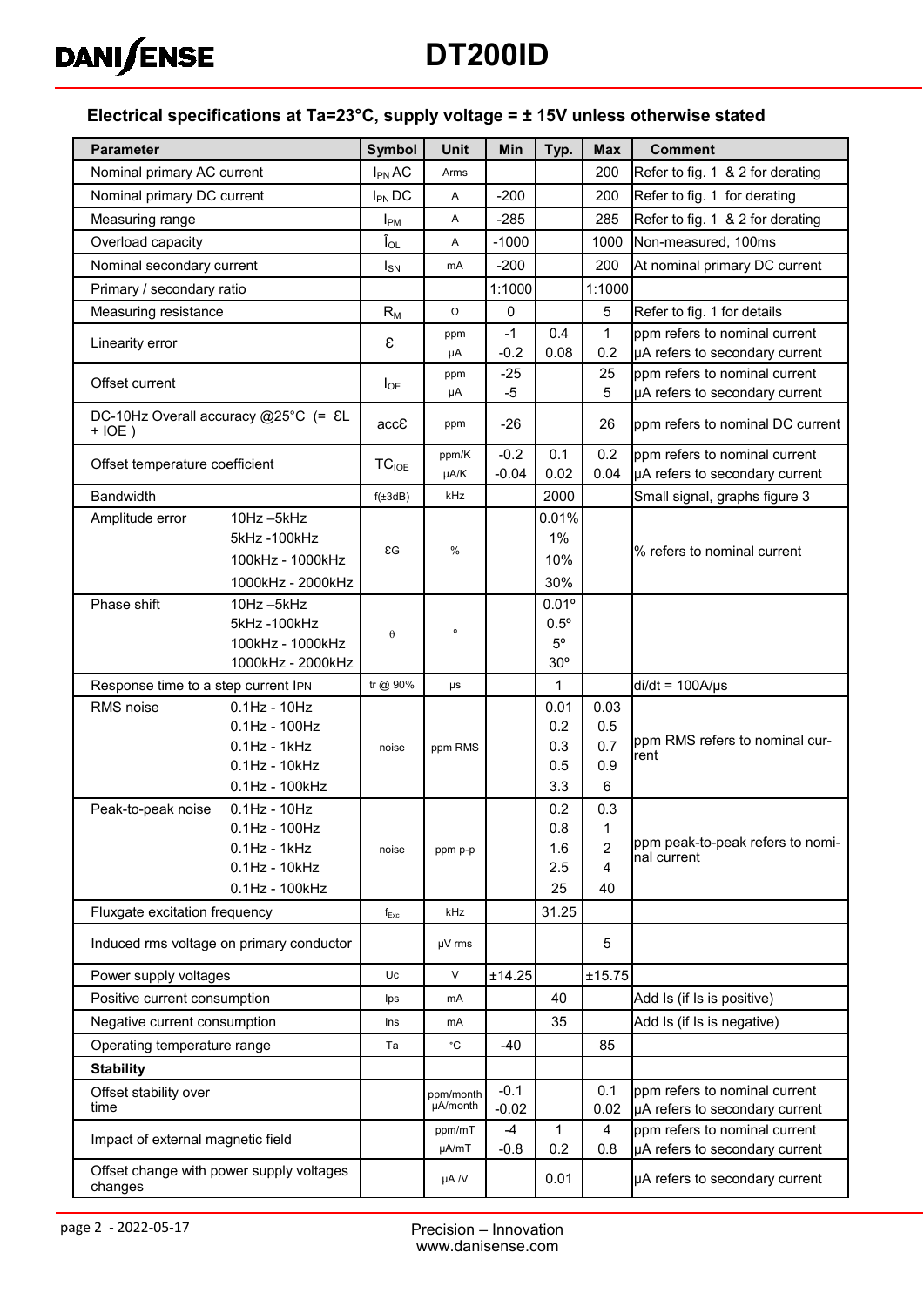#### **Measurement resistor RM and ambient temperature derating (Fig. 1)**

Maximum measurement resistor vs. ambient temperatures



#### **Frequency and ambient temperature derating (Fig. 2)**



Maximum primary current  $A_{rms}$ 

**DANISENSE** 

#### **Frequency characteristics (Fig. 3)**

#### Typical Amplitude / Phase response



page 3 - 2022-05-17 Precision – Innovation www.danisense.com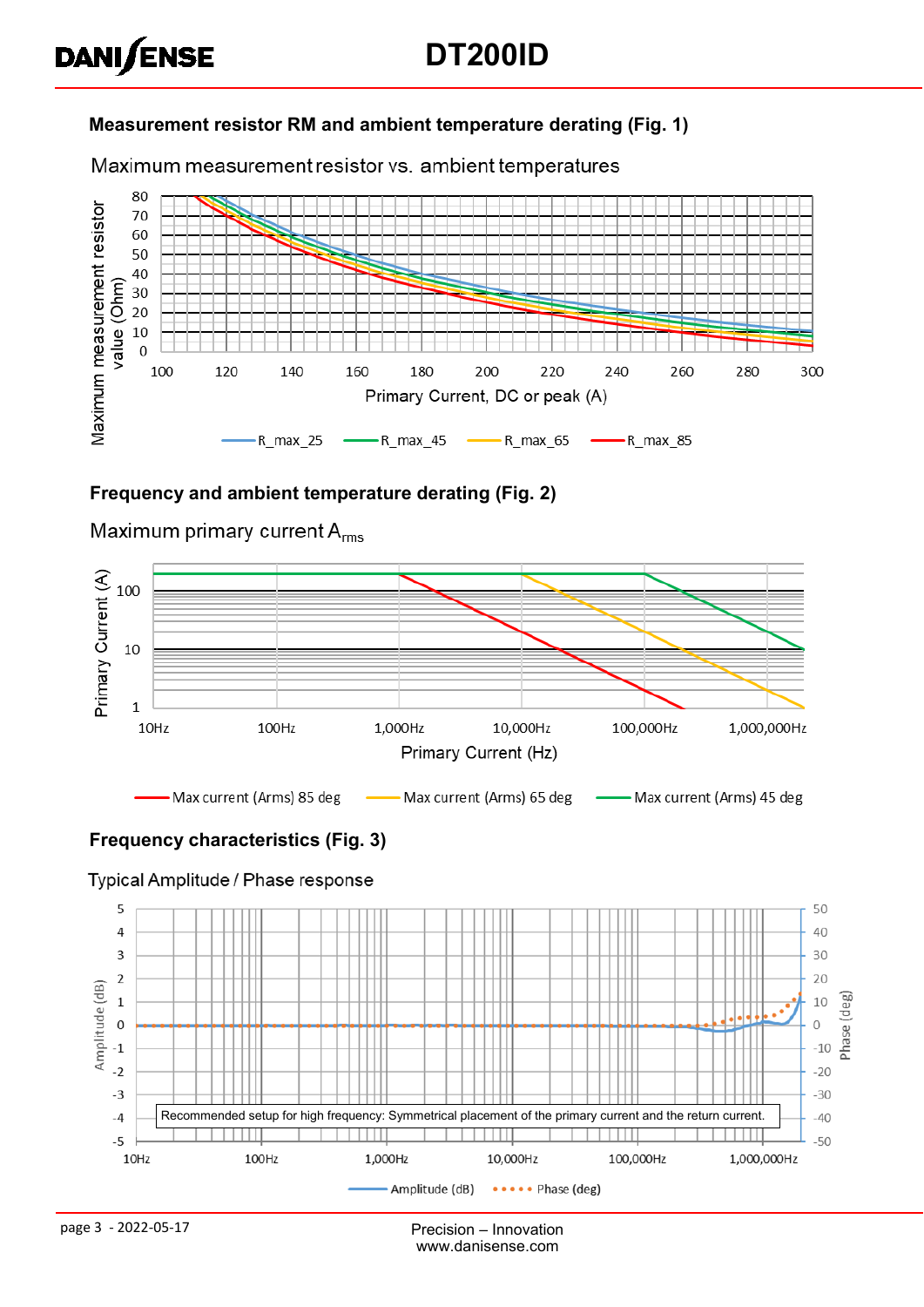## **Isolation specifications**

| <b>Parameter</b>                                                                                                                                  | <b>Unit</b> | Value      |
|---------------------------------------------------------------------------------------------------------------------------------------------------|-------------|------------|
| Clearance                                                                                                                                         | mm          | 11.5       |
| Creepage distance                                                                                                                                 | mm          | 11.5       |
| Rms voltage for AC isolation test, 50/60 Hz, 1 min<br>- Between primary and (secondary and shield)<br>- Between secondary and shield              | kV          | 5.7<br>0.2 |
| Impulse withstand voltage (1.2/50us)                                                                                                              | kV          | 10.4       |
| Rated rms isolation voltage<br>reinforced isolation, overvoltage category III, Pollution degree 2<br>according to<br>$-$ IEC 61010-1<br>- EN50780 | $\vee$      | 300<br>600 |

## **Absolute maximum ratings**

| <b>Parameter</b> | <b>Unit</b> | <b>Max</b> | <b>Comment</b> |
|------------------|-------------|------------|----------------|
| Primary          | A           | 1000       | Maximum 100ms  |
| Power supply     |             | ±16.5      |                |

### **Environmental and mechanical characteristics**

| <b>Parameter</b>                         | <b>Unit</b>                                                           | <b>Min</b> | <b>Typ</b> | <b>Max</b>    | <b>Comment</b>                 |
|------------------------------------------|-----------------------------------------------------------------------|------------|------------|---------------|--------------------------------|
| Altitude                                 | m                                                                     |            |            | 2000          |                                |
| Usage                                    |                                                                       |            |            |               | Designed for indoor use        |
| Transient voltages                       |                                                                       |            |            |               | Up to overvoltage category III |
| <b>Polution Degree</b>                   |                                                                       |            |            | $\mathcal{P}$ |                                |
| Ambient operating tempera-<br>ture range | $^{\circ}C$                                                           | -40        |            | 85            |                                |
| Storage temperature range                | $^{\circ}$ C                                                          | $-40$      |            | 85            |                                |
| Relative humidity                        | $\frac{0}{0}$                                                         | 20         |            | 80            | Non-condensing                 |
| Mass                                     | kg                                                                    |            | 0.15       |               |                                |
| Connections                              | Power supplies: D-SUB 9 pins male                                     |            |            |               |                                |
| <b>Standards</b>                         | IEC61010-2-30<br><b>IEC61326-1 EMC</b><br>IEC61010-1:2010 3rd Edition |            |            |               |                                |